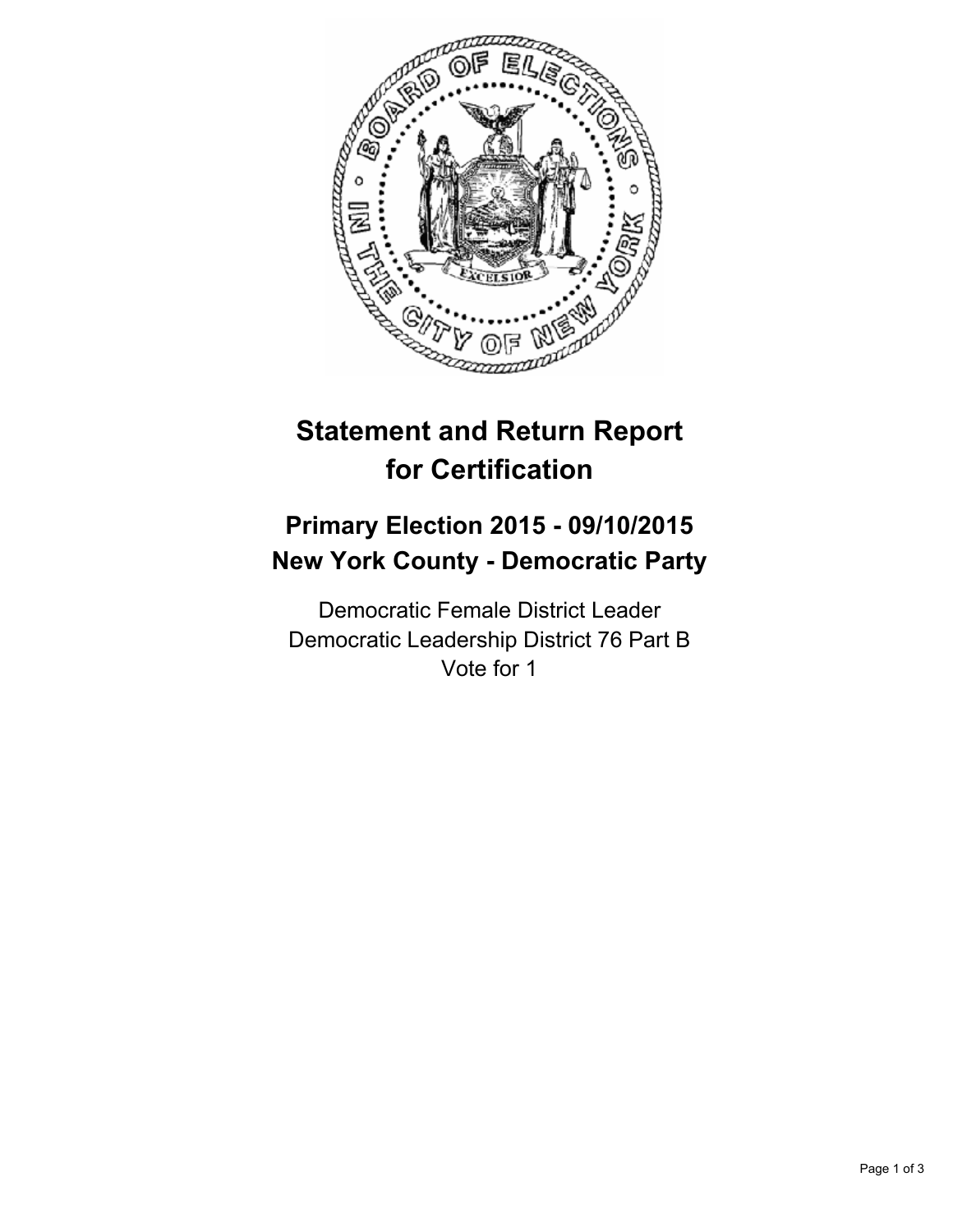

#### **Assembly District 76**

| <b>PUBLIC COUNTER</b>                                    | 841 |
|----------------------------------------------------------|-----|
| ABSENTEE/MILITARY                                        | 59  |
| <b>AFFIDAVIT</b>                                         | 3   |
| <b>Total Ballots</b>                                     | 903 |
| Less - Inapplicable Federal/Special Presidential Ballots | 0   |
| <b>Total Applicable Ballots</b>                          | 903 |
| KIM M. MOSCARITOLO                                       | 480 |
| PAULINE DANA-BASHIAN                                     | 316 |
| ABBYE L. LAURENE (WRITE-IN)                              |     |
| CALI MADIA (WRITE-IN)                                    | 1   |
| JIL EISNER (WRITE-IN)                                    |     |
| <b>JILL EISNER (WRITE-IN)</b>                            |     |
| SUSAN ARMSTRONG (WRITE-IN)                               | 1   |
| UNATTRIBUTABLE WRITE-IN (WRITE-IN)                       | 1   |
| <b>Total Votes</b>                                       | 802 |
| Unrecorded                                               | 101 |